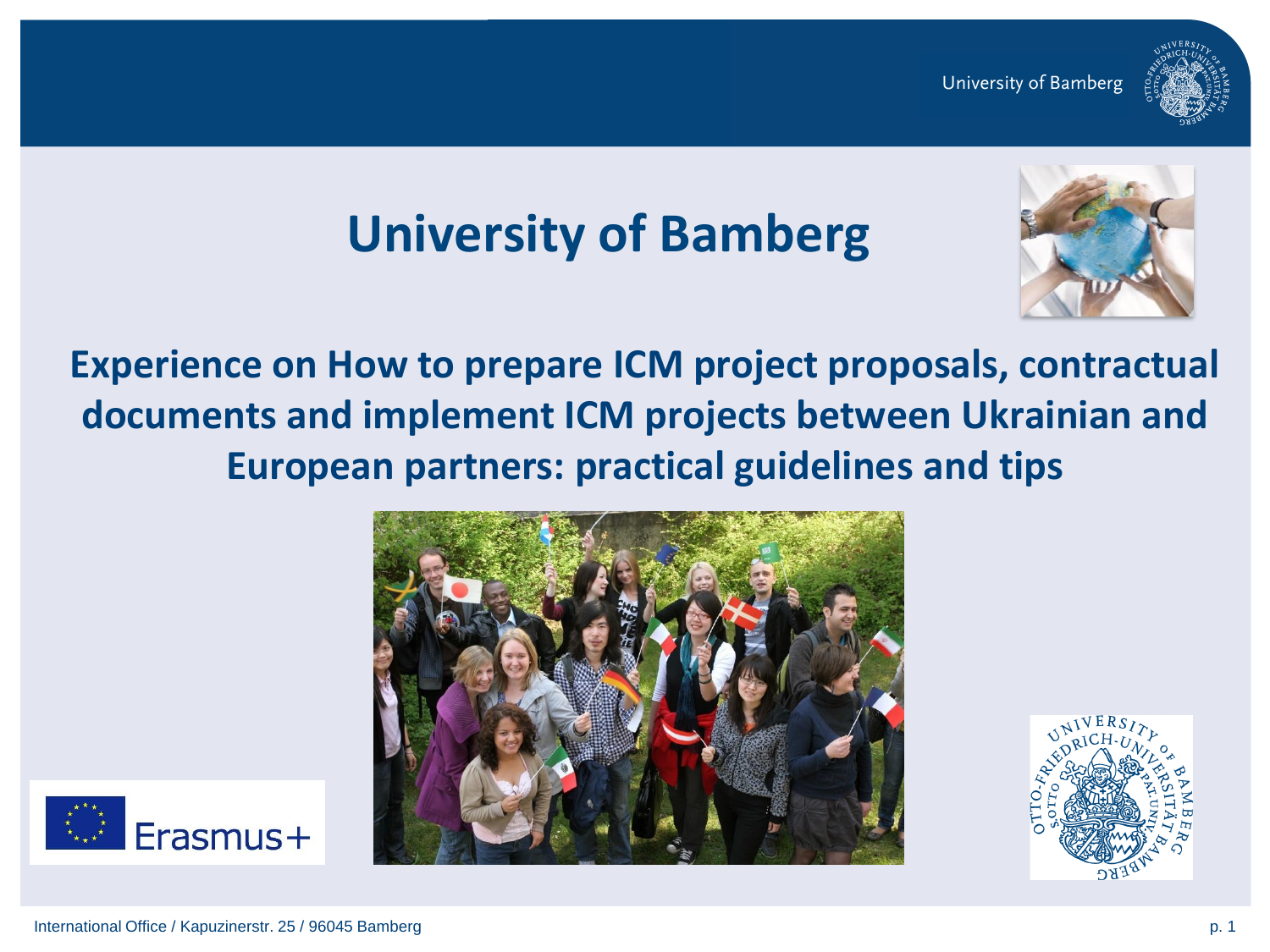

## **Preparation**

- **Step 1:** Strategic decision for Internationalization by the Head of the Institution / Board of Directors, etc.
- **Step 2:** Set-up or inclusion of a central unit for International Affairs (Erasmus Office) for coordination
- **Step 3:** Top-Down approach: Contacting selected Faculties / Departments Bottom-up approach: Collecting interest from all Faculties / Departments

**Bottom Up Top Down** 

Either way: Already existing international contacts should be used in finding a European partner willing to file an application for ERASMUS+ KA107: Institutional Level (already active partner institutions) or Department Level (personal contacts)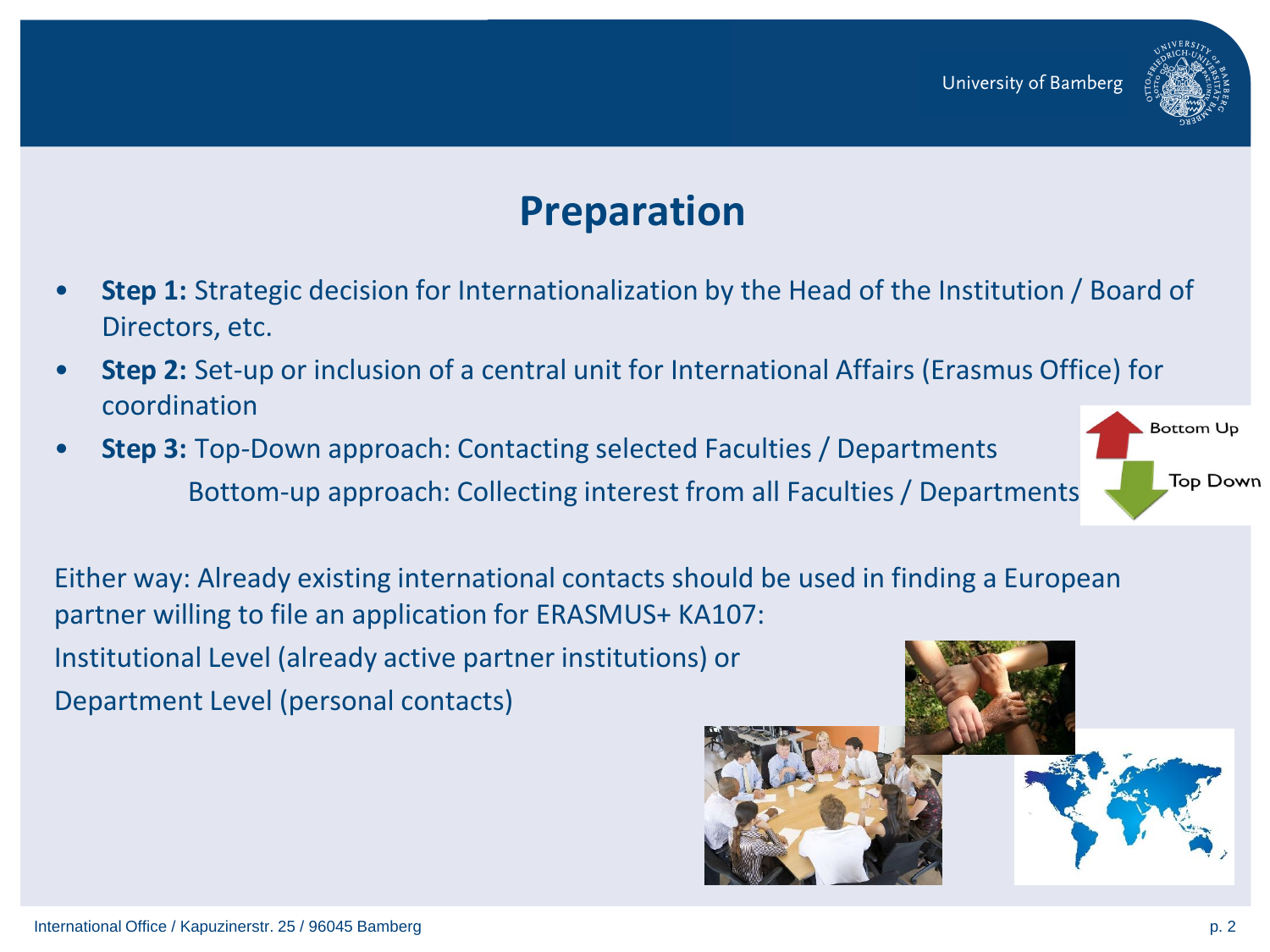

### **Implementation**

**1. The ICM application:**

ICM Erasmus+ KA107 application is carried out by EU partners

Tasks for Ukrainian institutions:

- Who provides information for EU partners?
- Who signs the bilateral agreements?



#### **2. The ICM application was successful? Congratulations!**

- Next steps: Communication about opening calls with the EU partner and about the selection process
- Deadlines? Number of grants? Criteria for selection? Selection committee? Pre-selection in Ukraine final selection by the EU partner?
- Find a balance between central level (EU Office) and department level (coordinators). It is most important to involve the departmental coordinators as much as possible: You need people, who make things happen", who are close to the students, who can advise and motivate them.
- Who signs the learning agreements? Be prepared for changes in the learning agreements.
- Who is later responsible for the recognition?
- What is the benefit for the people "who make things happen"?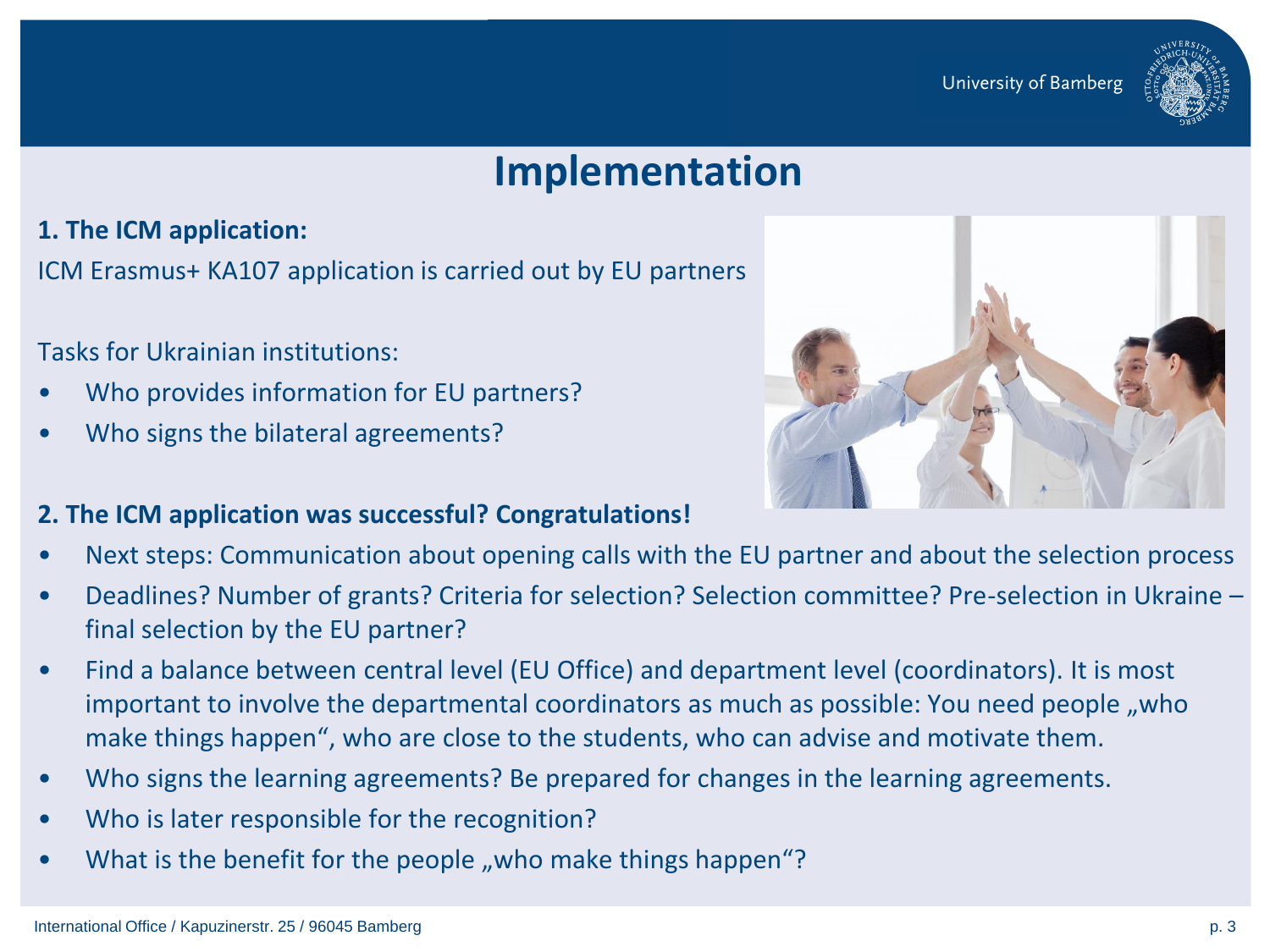

## **Recognition**

- **Learning Agreement** is binding for Ukrainian HEIs and Ukrainian HEIs must recognize the courses listed in Learning Agreement and Transcript of Records.
- De facto the recognition process remains challenging and problematic in Ukraine:
	- $\triangleright$  Fixed internal deadlines in Ukrainian HEIs for examination period not corresponding to the examination period in partner institutions abroad
	- $\triangleright$  Due to "missing the deadline" at the home institution students obtaining state scholarships in Ukraine often lose them for a certain period of time after their mobility term abroad
	- $\triangleright$  "Missing internal deadlines" in Ukrainian HEIs means often no recognition at all resulting in two parallel examination sessions for students: one at the receiving institution and another one at the sending institution
- **Recommendation**:
	- $\triangleright$  Flexible examination deadlines
	- $\triangleright$  Recognition of credits as a mobility window

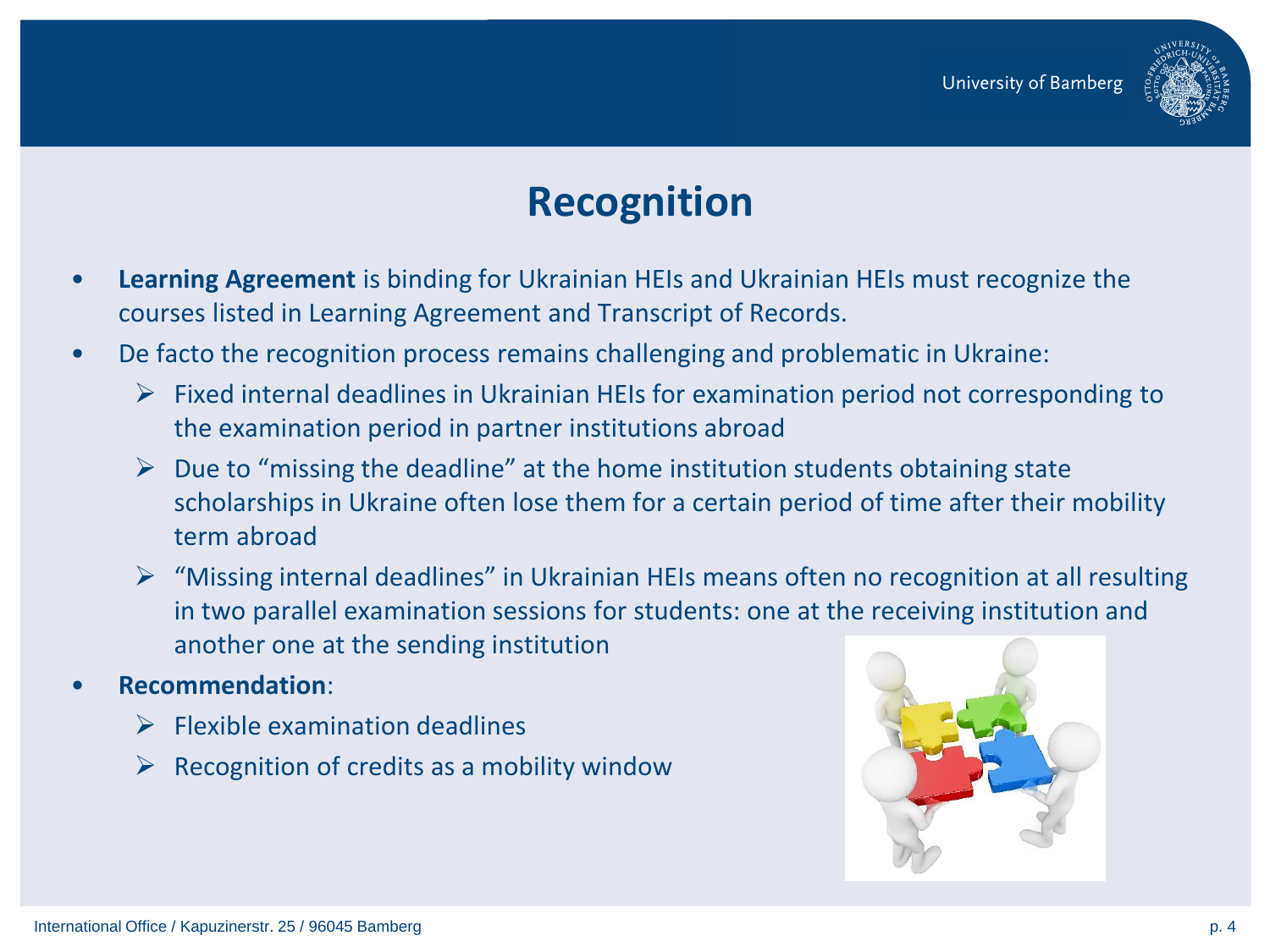



## **Support of Incoming Ukrainian Students at the University of Bamberg**



- **Pre-Departure Counselling**: Application ("Easy application format"), Admission, Grant- and Learning Agreements, information on course selection, visa, health insurance, etc.
- **Accommodation Arrangement**: a special short-term lease for exchange students, on offer are single furnished rooms with kitchen and bathroom as well as shared apartments which are single rooms with shared use of kitchen and bathroom(s) for 2 to 3 people.
- **Tandem Programme:** Assistance with basic study requirements by German students or just informal meetings for a coffee or a beer
- **Orientation Programme and Intensive German Course:** Counselling on enrolment, Preparatory German course, study orientation programme (e.g. guided tour of the libraries, help with registration for classes and exams, explanation of fixed dates and deadlines), day trips and city tours, leisure activities taken care of by tutors
- **Integration during the stay:** Counselling on course selection, language courses (wide range of language courses in different languages at all levels (A1-C2); various German courses (Grammar, Vocabulary, Listening Comprehension, Creative Writing, German Culture and Mentality, Theatre Workshop, etc.) at all levels (A1-C2)) offered by Language Centre, excursions (day trips and weekend trips e.g. to Berlin or Bavarian Alps)
- **Before/After Leaving Bamberg:** Departure Checklist / Issuing of Transcript of Records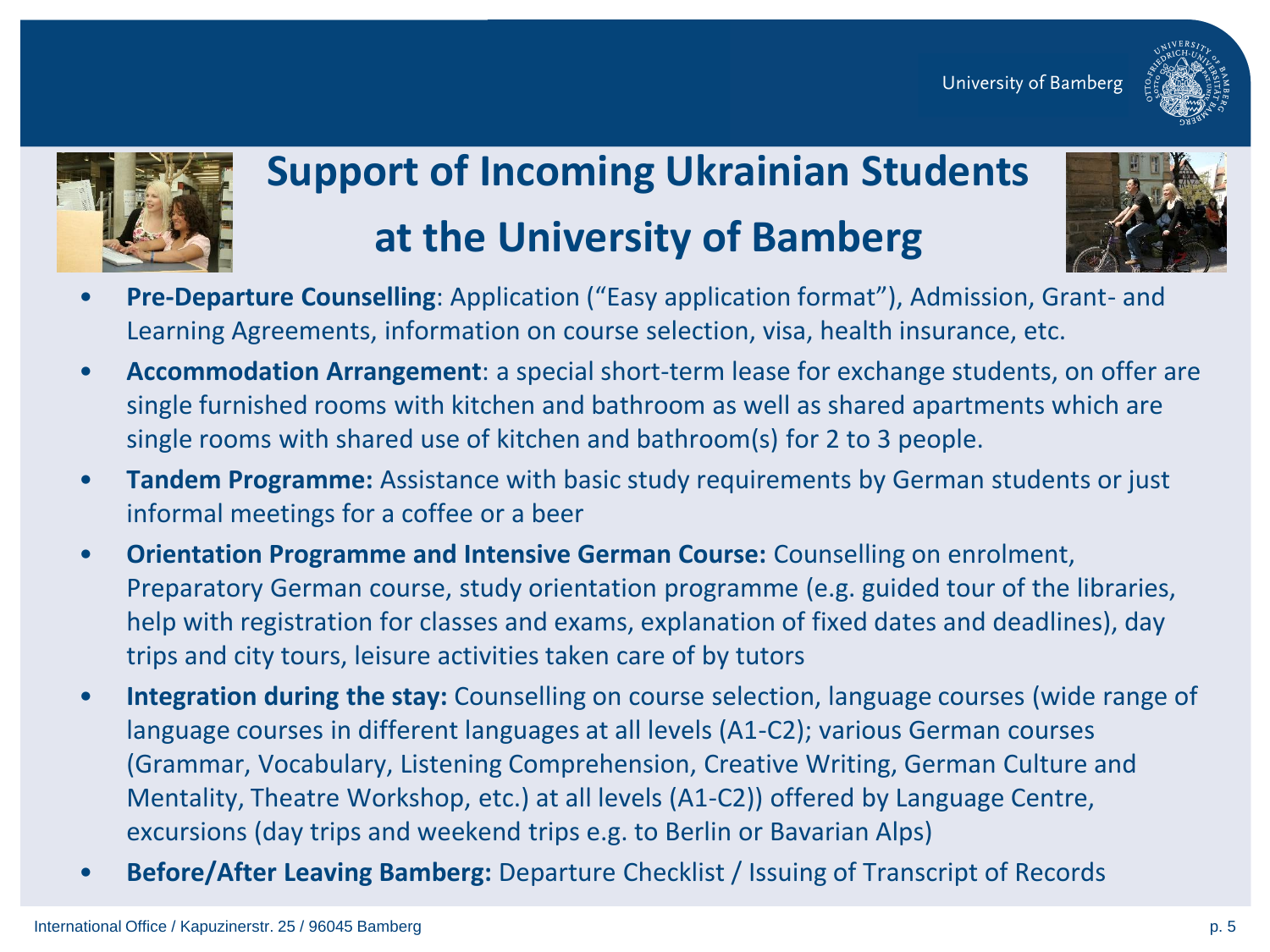

## **Finally: Incoming mobility – students, teachers and administrative staff coming to Ukraine…**

#### **What you need:**

- English taught course programmes
- Flexible admission process for "visiting students"
- Assistance for finding accommodation
- Ukrainian language and culture programme
- **Tutors**
- Welcome Centre for Teachers and Staff